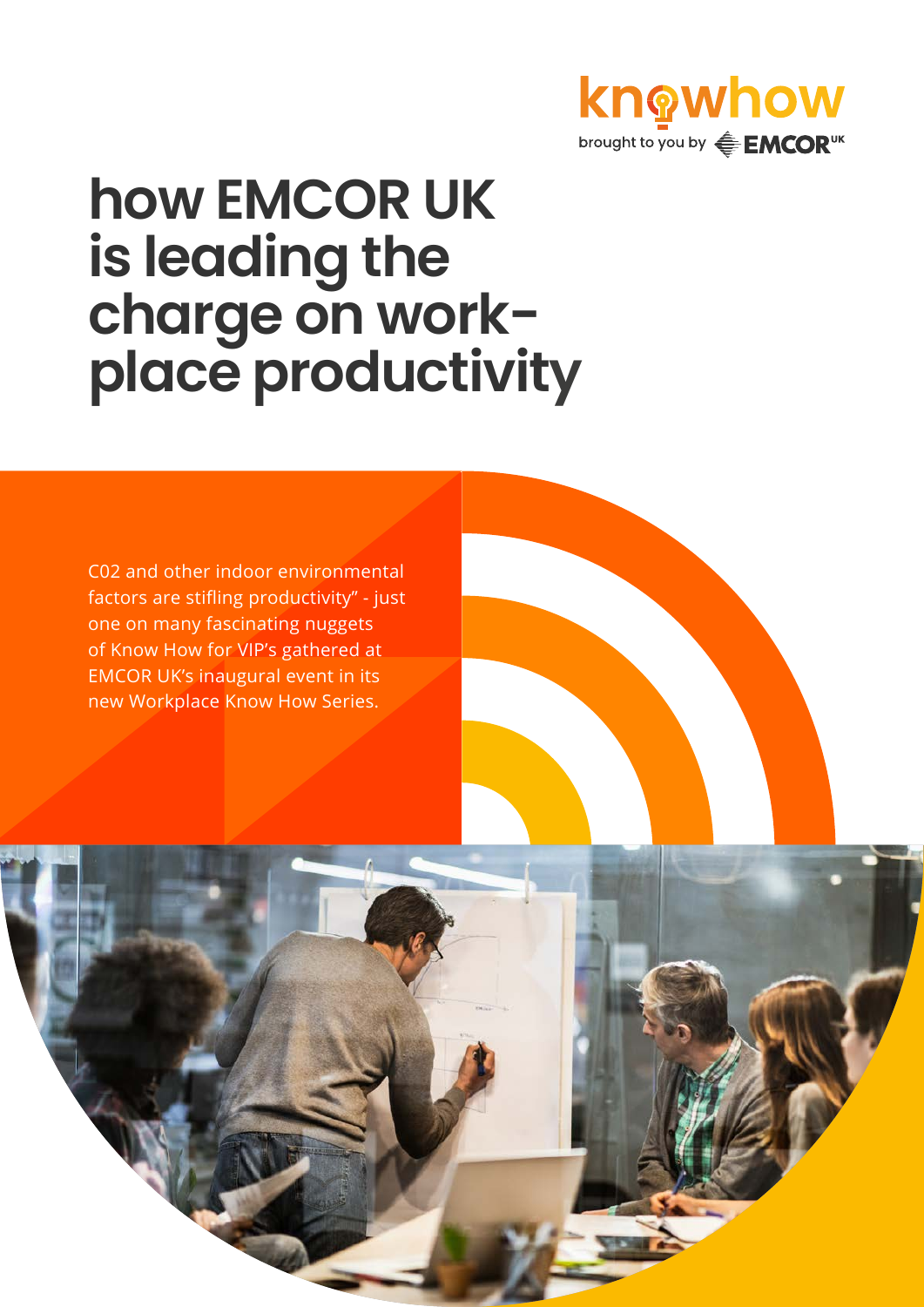**EMCOR UK's workplace consultancy team hosted it's inaugural Know How series of events on 8th May 2019; designed to share knowledge and raise awareness of the big issues that effect modern business and workplaces in the UK.**

> **The time for discussion about these trends and changes is over - we know that staff need supportive and healthy work environments to be more productive, so lets get to work making it happen!**





#### **What level of proof do we need about the harmfulness of something before we act?**



## **Ian Baker - how we're creating well-buildings**

#### **is workplace CO2 stifling productivity?**

With Jeremy's call to action ringing in our ears, Ian Baker stepped up to ask the question:

"Mega trends in the workplace such as artificial intelligence, the internet of things and big data show no sign of abating. As a result, jobs are changing and people are increasingly asked to develop enhanced skillsets - such as creativity and complex problem solving. To enable such skillsets to flourish, it is essential that workplaces adapt to help employees perform at their best."

This was the message Jeremy Campbell, our Director of Business Development, started his session with before providing an overview of how these and other mega trends are shaping the future of facilities management and how the industry will fall behind the curve if it's not prepared for these changes. Jeremy challenged the room:

**DISCOVER** solutions to improve your workplace productivity.

His insightful talk described the work he and colleagues at EMCOR UK have been doing to improve indoor air quality in the workplace and by definition, employees' wellbeing and productivity. Ian and his team gained industry leading expertise as a consortium partner in WLP+; a government backed, three year study testing the detrimental effects of temperature and CO2 on the productivity and cognitive performance of office workers.

The purpose: to drive the conversation forward on the big issues faced by business leaders, to stimulate debate and inspire meaningful action to take place. We proudly invited a small and focused group of customers, suppliers and colleagues to the modern showroom of one our key furniture partners.

Our call to action was: **COME | LEARN | DISCOVER**;

With the inspiring furniture and tech on display, the central London venue made a fitting place for the focus of our first Know How: Is Workplace CO2 Stifling Productivity.

Taking to the stage alongside Ian Baker, Head of Workplace on the day were Jeremy Campbell, Director of Business Development and Clare Hawkins, UK Energy Manager from EMCOR UK, Ian Ellison, founder of 3edges and Christopher Kehoe, Group Executive Director, EMCOR UK.



**COME** and hear workplace leaders discussing factors affecting workplace, in particular cognitive performance.

**LEARN** how knowledge and data can be used to enhance the employee experience.

> **"Ian Baker put across the research info in a very easy to understand and compelling way. Clare's session - left me wanting more."**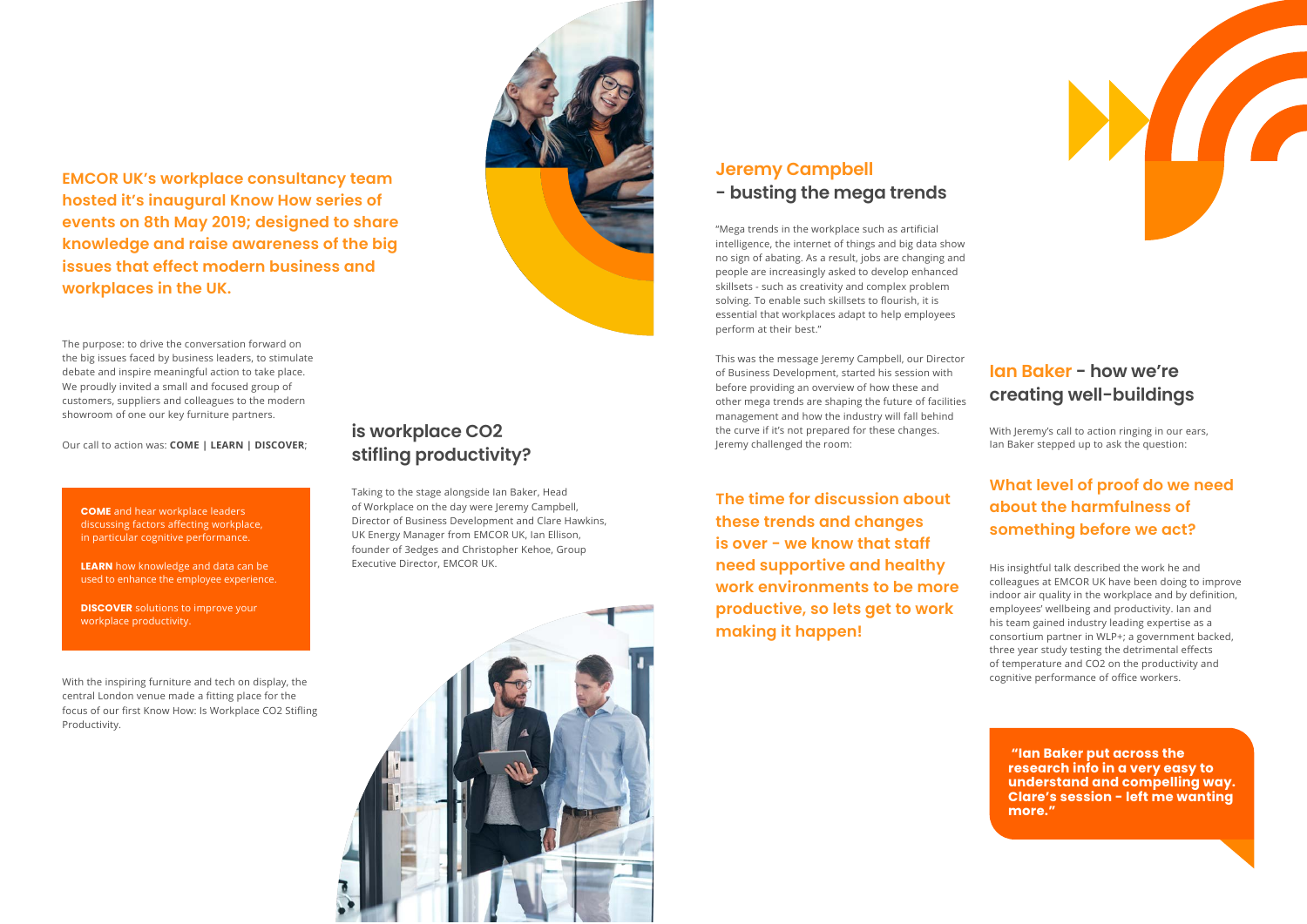

#### **Results of the study were clear.**

The poorer the air quality became, especially with high CO2 levels, the greater the decline in perceived productivity and actual cognitive performance of workers. Ian told the gathered audience that since the research project ended in November 2018, EMCOR UK has been monitoring CO2 at many of our sites across the country - taking the learnings from WLP+ and making the incremental improvements needed to create optimal working conditions. Ian's challenge to the room concluded with: what level of proof do we need about the harmfulness of something before we act? Urging everyone to take action by improving the indoor environmental conditions of their places of work.

The improvement of indoor environmental air quality and conditions is just one part of a complex jigsaw puzzle when it comes to transforming workplaces. EMCOR UK's Workplace Consultancy team has taken the lead in this area by helping customers to transform their places of work. The team offers a highly rigorous seven stage methodology; providing a baseline from which incremental improvements can be made. Backed by data and technical expertise, the team help customers challenge the status quo and are bold enough to deliver exciting solutions that optimise buildings and provide workplaces that enable people to work at their best and that support a healthier and happier workforce.

During Clare's presentation, VIP's learnt how EMCOR UK's unique four stage methodology; Analyse - Improve - Change - Sustain, is supporting our customers drive to improve their sustainability goals by cutting energy costs, lowering consumption and reducing carbon footprint.

WLP+ consortium partners: The Whole Life Performance Plus (WLP+) project was a unique, collaborative consortium of leading experts in building performance, property development and facilities management. The consortium consisted of EMCOR UK, LCMB, Innovate UK, the Low Carbon Building<br>Group of Oxford Brookes University, Argent, Kings College London, British Counci



The SMART tech behind all of this is EMCOR UK's Management Information Bureau. It's a bespoke solution that captures disparate data from many sources and provides the analysis needed to improve performance and identify opportunities for transformational change.

Quick wins are always possible, but to work towards a zero-carbon target and make significant positive change, it's important to sustain momentum and continuously improve. Clare and her team help customers to continuously improve with bespoke training and assistance in achieving energy management standards, such as ISO 50001.

Clare believes a collaborative approach, using EMCOR UK's four stage methodology of working, real-time data analytics and expert use of smart technology ensures her energy team can deliver impressive results over the long- term, regardless of industry sector.

For more information on EMCOR UK's energy management capability, please contact Clare by email: **Clare.Hawkins@emcoruk.com** or call T: **07917 394424**

**Optimising energy and water use in real time is now possible. So, by combining this with IoT technology to monitor and adjust indoor environmental quality, we create the conditions to improve productivity, enhance wellbeing and reduce waste across entire businesses.**

## **how EMCOR UK is creating high performing and productive workplaces**

#### **the impact of CO2 on human performance**

#### **WLP+ Key findings - test results:**

#### **WLP+ Key findings - duration:**

#### **Clare Hawkins – how energy management is a key driver to achieve a sustainable workplace**

EMCOR UK's seven stage methodology

# **ENGAGEMENT WORKPLACE UTILISATION DISCOVERY ENVIRONMENT**  $2 =$ **WORKPLACE DESIGN STRATEGY**

(proof reading and numerical tasks)

\*\*On one of the buildings tested in the study when CO2 levels were below 1000ppm

- **Proof reading tests:** Scored up to 12% higher when CO2 levels were below 1400ppm
- **Numerical tests:** Scored up to 12% higher when CO2 levels were below 1000ppm

#### **38% quicker in numerical tests\*\***

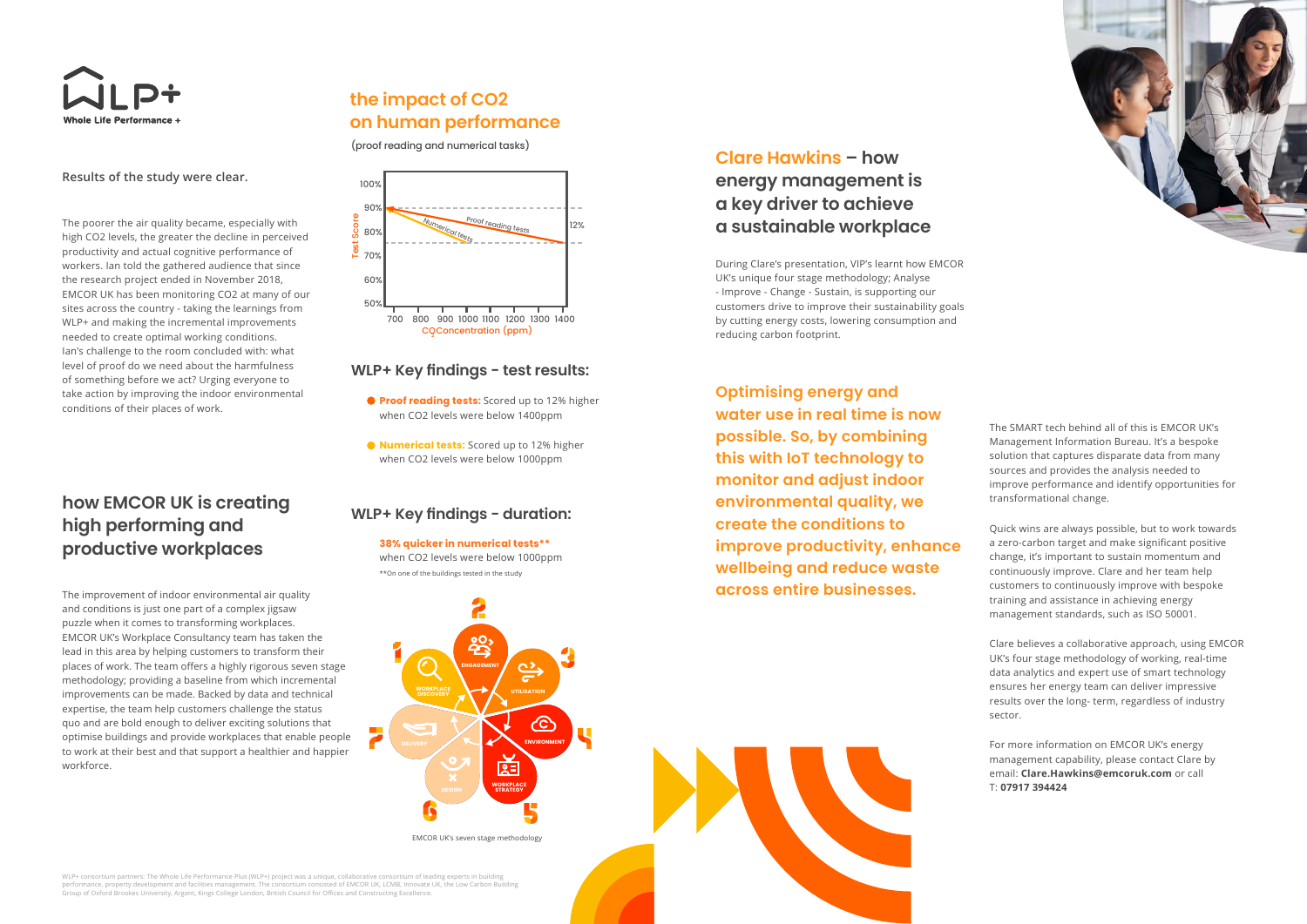Ian Ellison spoke about the importance of workplace leadership and the huge benefits that can be created by applying new ways of thinking and working. He explained that the debate about cost reduction, health conditions, space utilization and efficient work has been going on since the 19th century but with very little progress, so he reiterated the importance of taking action today to tackle issues around productivity.

FM is a sector in transition – pigeon holed in some quarters as a commoditised set of services. Those organisations showing workplace leadership are embracing the expertise in FM and placing it front and centre of the workplace change movement. Emerging technology has helped. It's been a key enabler and driver of change in recent years, providing FM with the data, the evidence and the insight to make the sort of technical and physical improvements that help workers perform at their best and feel good about the places in which they work.

Workplace leadership, he explained, is about being brave enough to 'go first' with new ideas. For him, good workplace leadership inspires performance that enables change, which should be every business's goal.



EMCOR UK's Group Executive Director, Christopher Kehoe concluded the event by facilitating a lively and interactive Q&A session with attendees, followed by networking.

#### **Missed out?**

Our Workplace Know-How Series has two more upcoming events:

- **Workplace Driving Performance** Thursday, 12th September 2019
- **Achieving Productive Workplaces** Wednesday, 4th December 2019

If you are interested in attending, contact:

Ian Baker, Head of Workplace, EMCOR UK E: **workplace@emcoruk.com** T: **07813 534 459**

Is Workplace CO<sub>2</sub> **Stifling Productivity?** It's not all hot air when you Know How.



**FM is creating a stronger and more valuable profession by combining both the art and science of managing workplaces to create positive change for workers.**

# **sharing knowledge at EMCOR UK's inaugural know how event**

## **upcoming events**

#### **Christopher Kehoe - Q&A and networking**

## **Ian Ellison – the importance of workplace leadership**

**If you would like to attend our next Know How session, please get in touch by email: workplace@emcoruk.com**

**"It was a great opportunity to hear from leading experts about the changing landscape of FM and the increasing use/ impact of technology in the workplace. Great networking! Thank you."**